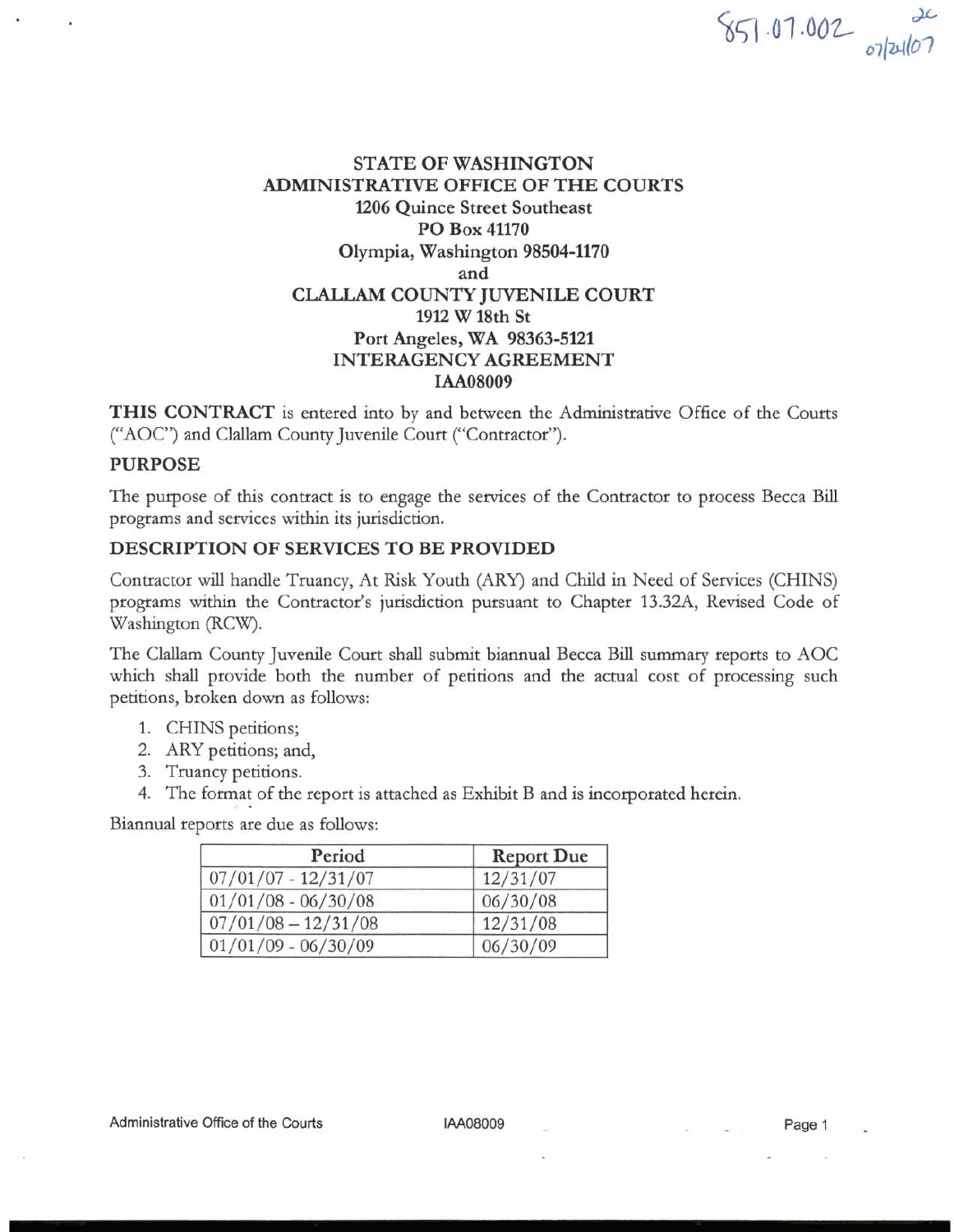## **PERIOD OF PERFORMANCE**

The period of performance under this Contract shall be from July 1, 2007 through June 30, 2009, except for any remaining obligations of the Contractor as may exist.

## **COMPENSATION**

- a. Contractor shall be reimbursed a maximum of \$740,137.00 for costs incurred during the contract period.
- b. Contractor shall receive payment for its actual costs associated with the processing of CHINS, **ARY** and Truancy petitions.
- c. Contractor shall not be reimbursed untd monthly A-19 invoices and Becca Reimbursement Detail reports (see Exhibit C) are received and approved by AOC.
- d. If this agreement is terminated, Contractor shall only receive payment for performance rendered or costs incurred in accordance with the terms of this agreement prior to the effective date of termination.
- e. Contractor shall submit invoices to AOC monthly.
- f. Payment will be made by the AOC upon receipt of a properly-completed invoice detailing reimbursable expenses. Invoices are to be sent to Financial Services, Administrative Office of the Courts, P.O. Box 41 170, Olympia, WA 98504. AOC will remit payment to the Contractor in a total amount not to exceed the value of this contract.
- g. Payments will be considered timely if made by the AOC within **30** days of receipt of a properly prepared invoice by the AOC or receipt of satisfactory services, whichever is later.
- h. Contractor shall maintain sufficient backup documentation of expenses under this agreement.

## **REVENUE SHARING**

AOC, in its sole discretion and upon notice, may reallocate fundmg between county Becca Bill programs. If it appears Contractor may not expend the maximum contract amount, AOC may reduce the maximum contract amount. AOC may increase the maximum contract amount if additional funds become available through this revenue sharing program.

## **OTHER PROVISIONS FOR SERVICES**

a. Background Check/Criminal History. In accordance with Chapters 388-700 WAC, 7205 RCW, and 43.20A RCW the Contractor is required to conduct background check/criminal history clearance for all employees, subcontractors and/or volunteers who may or will have regular access to any client/juvenile.

In addition, Contractor may be required to conduct background check/criminal history clearance for employees, subcontractors and/or volunteers who may or will have limited access to any client/juvenile.

Contractor shall affirmatively acknowledge that it has met these requirements and submit that acknowledgement to AOC with the signed agreement. Contractor shall also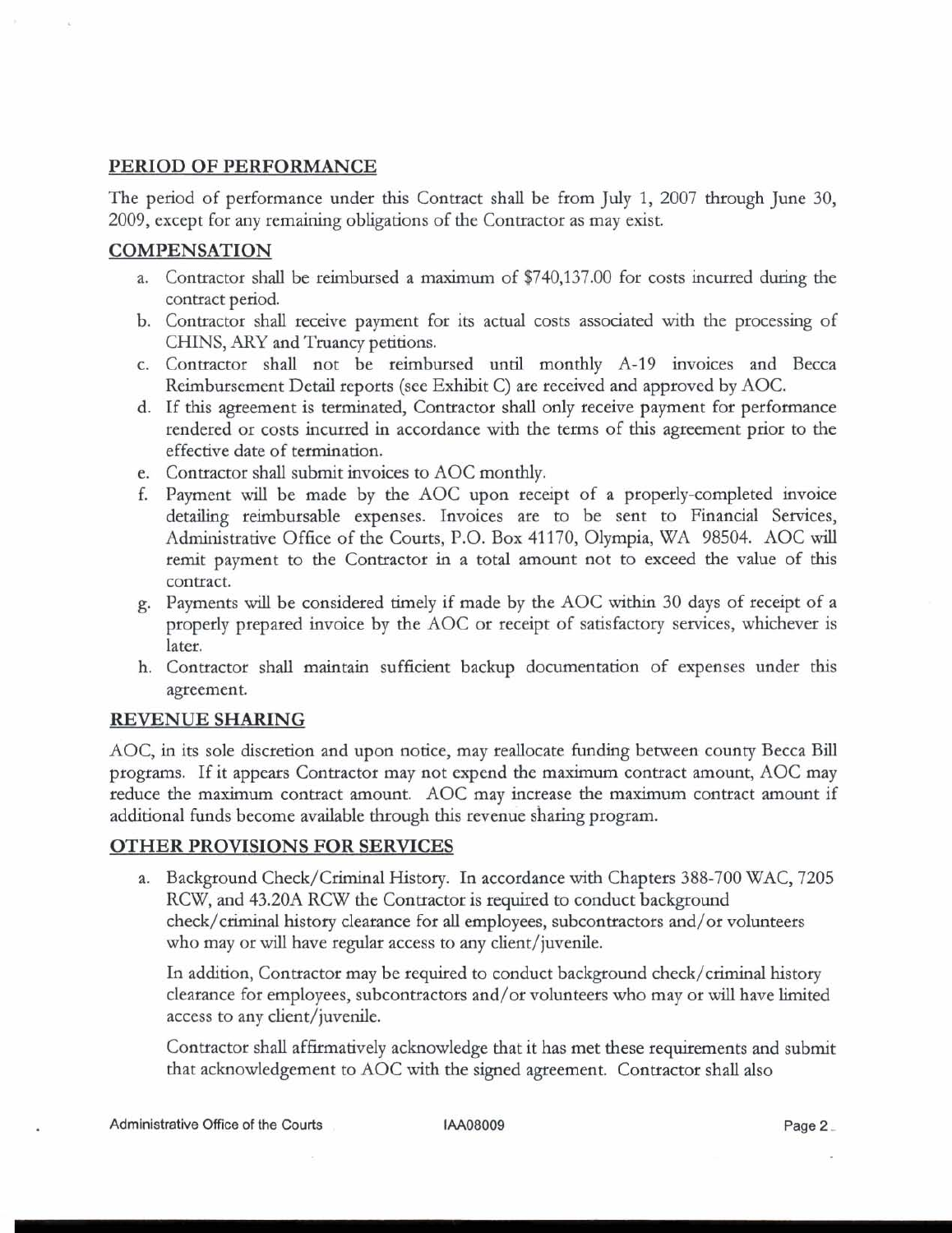document the background check/criminal history clearance process it employs for monitoring purposes.

b. Sexual Misconduct. Contractor shall ensure that all employees, subcontractors and/or volunteers are knowledgeable about the requirements of RCW 13.40.570 and of the crimes set forth in Chapter 9A.44 RCW, "Sexual Offenses."

# **RECORDS MAINTENANCE**

The parties to this Agreement shall each maintain books, records, documents and other evidence which sufficiently and properly reflect all direct and indirect costs expended by either party in the performance of the service(s) described herein. These records shall be subject to inspection, review or audit by personnel of both parties, other personnel duly authorized by either party, the Office of the State Audtor, and federal officials so authorized by law. All books, records, documents, and other material relevant to thts Agreement wdl be retained for six years after expiration and the Office of the State Auditor, federal auditors, and any persons duly authorized by the parties shall have full access and the right to examine any of these materials during this period.

Records and other documents, in any medium, furnished by one party to this agreement to the other party, wdl remain the property of the furnishing party, unless otherwise agreed. The receiving party will not disclose or make available this material to any third parties without first giving notice to the furnishing party and giving it a reasonable opportunity to respond. Each party wdl utilize reasonable security procedures and protections to assure that records and documents provided by the other party are not erroneously disclosed to third parties.

# **RIGHTS IN DATA**

Unless otherwise provided, data which originates from this Agreement shall be "works for hire" as defined by the U.S. Copyright Act of 1976 and shall be owned by AOC. Data shall include, but not be limited to, reports, documents, pamphlets, advertisements, books magazines, surveys, studies, computer programs, films, tapes, and/or sound reproductions. Ownership includes the right to copyright, patent, register, and the ability to transfer these rights.

## **INDEPENDENT CAPACITY**

The employees or agents of each party who are engaged in the performance of this Agreement shall continue to be employees or agents of that party and shall not be considered for any purpose to be employees or agents of the other party.

## **AGREEMENT ALTERATIONS AND AMENDMENTS**

This Agreement may be amended by mutual agreement of the parties. Such amendments shall not be binding unless they are in writing and signed by personnel authorized to bind each of the parties.

## **TERMINATION**

Either party may terminate thts Agreement upon 30 days' prior written notification to the other party. If this Agreement is so terminated, the parties shall be liable only for performance rendered or costs incurred in accordance with the terms of this Agreement prior to the effective date of termination.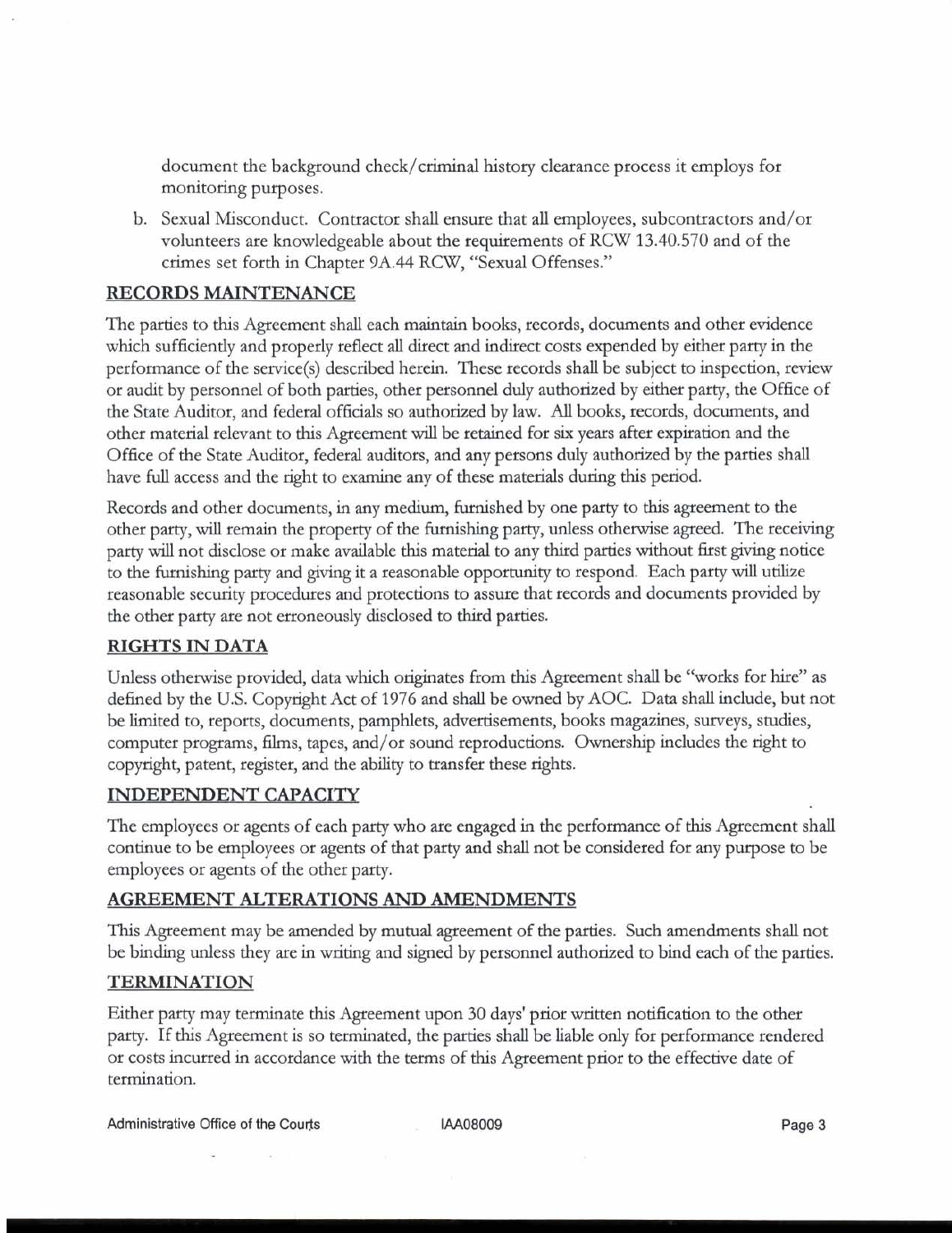#### **TERMINATION FOR CAUSE**

If for any cause, either party does not fulfill in a timely and proper manner its obligations under this Agreement, or if either party violates any of these terms and conditions, the aggrieved party will give the other party written notice of such failure or violation. The responsible party will be given the opportunity to correct the violation or failure within 15 working days. If failure or violation is not corrected, this Agreement may be terminated immediately by written notice of the aggrieved party to the other.

#### **DISPUTES**

In the event that a dispute arises under this Agreement, it shall be determined by a Dispute Board in the following manner: Each party to this Agreement shall appoint one member to the Dispute Board. The members so appointed shall jointly appoint an additional member to the Dispute Board. The Dispute Board shall review the facts, agreement terms and applicable statutes and rules and make a determination of the dispute. The determination of the Dispute Board shall be final and binding on the parties hereto. As an alternative to this process, either of the parties may request intervention by the Governor, as provided by RCW 43.17.330, in which event the Governor's process will control.

#### **GOVERNANCE**

This Agreement is entered into pursuant to and under the authority granted by the laws of the state of Washington and any applicable federal laws. The provisions of this Agreement shall be construed to conform to those laws.

In the event of an inconsistency in the terms of this Agreement, or between its terms and any applicable statute or rule, the inconsistency shall be resolved by giving precedence in the following order:

- a. Applicable state and federal statutes and rules;
- b. Statement of work; and
- c. Any other provisions of the agreement, including materials incorporated by reference.

#### **ASSIGNMENT**

The work to be provided under this Agreement, and any claim arising thereunder, is not assignable or delegable by either party in whole or in **part,** without the express prior written consent of the other party, which consent shall not be unreasonably withheld.

#### **CONTRACT MANAGEMENT**

The program manager for each of the parties shall be responsible for and shall be the contact person for **all** communications and billings regarding the performance of this Agreement.

The Program Manager for AOC is: Regina McDougall, PO Box 41170, Olympia, Washington 98504-1170, 360-705-5337, Regina.McDougall@courts.wa.gov.

The Program Manager for the Contractor is: Peter Peterson, Clallarn County Juvenile Court, 1912 W 18th St, Port Angeles, WA 98363-5121, 360.565.2628, ppeterson@co.clallam.wa.us.